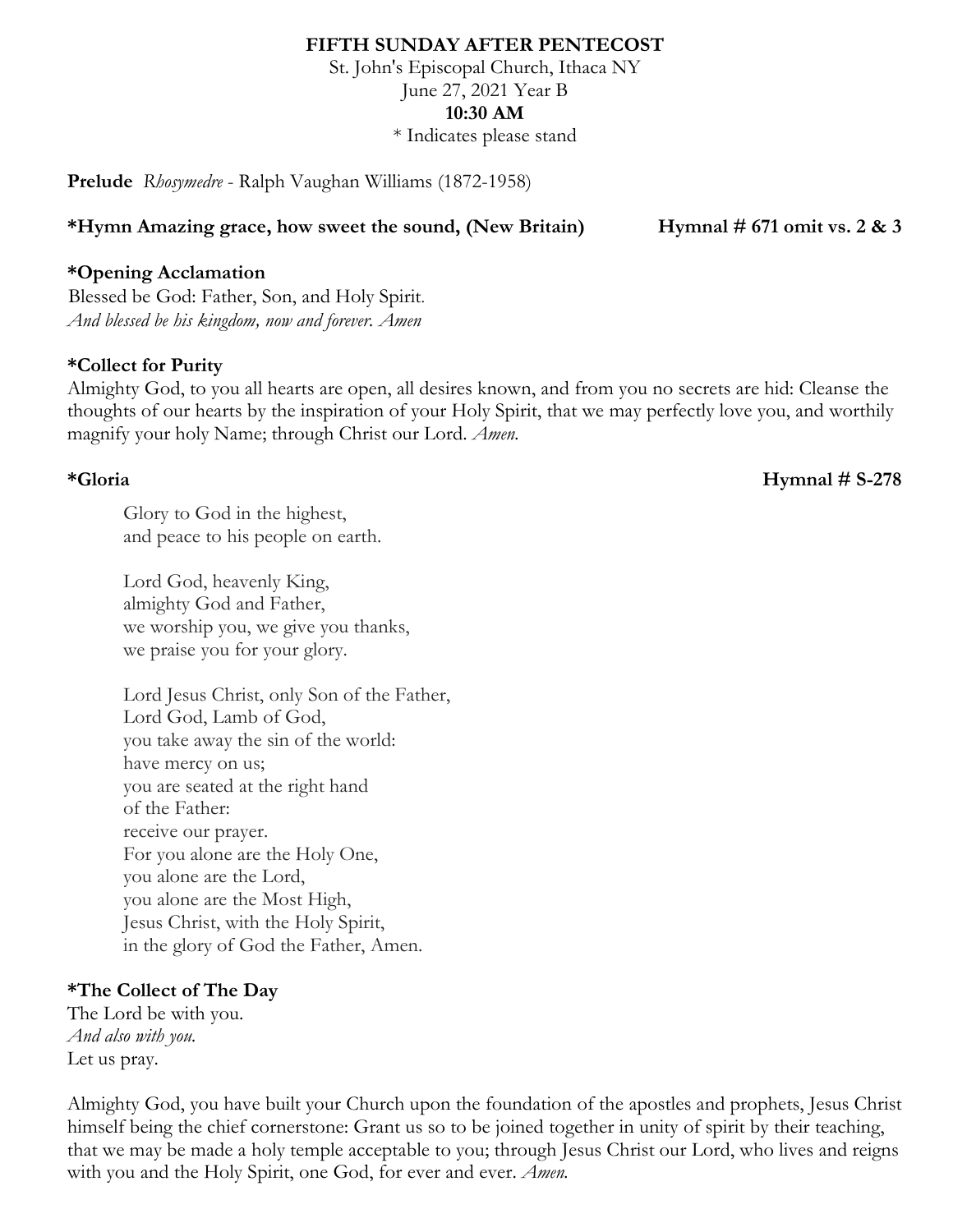Ashkelon;

After the death of Saul, when David had returned from defeating the Amalekites, David remained two days in Ziklag.

David intoned this lamentation over Saul and his son Jonathan. (He ordered that The Song of the Bow be taught to the people of Judah; it is written in the Book of Jashar.) He said:

Your glory, O Israel, lies slain upon your high places! How the mighty have fallen! Tell it not in Gath, proclaim it not in the streets of

or the daughters of the Philistines will rejoice, the daughters of the uncircumcised will exult.

You mountains of Gilboa, let there be no dew or rain upon you, nor bounteous fields!

For there the shield of the mighty was defiled, the shield of Saul, anointed with oil no more.

From the blood of the slain, from the fat of the mighty, the bow of Jonathan did not turn back, nor the sword of Saul return empty. Saul and Jonathan, beloved and lovely! In life and in death they were not divided;

they were swifter than eagles, they were stronger than lions.

O daughters of Israel, weep over Saul, who clothed you with crimson, in luxury, who put ornaments of gold on your apparel.

How the mighty have fallen in the midst of the battle!

Jonathan lies slain upon your high places. I am distressed for you, my brother Jonathan;

greatly beloved were you to me; your love to me was wonderful, passing the love of women.

How the mighty have fallen, and the weapons of war perished

# The Word of the Lord. Thanks be to God.

**Psalm 130 De profundis**

1 Out of the depths have I called to you, O Lord; Lord, hear my voice;  $*$ let your ears consider well the voice of my supplication.

- 2 If you, Lord, were to note what is done amiss, \* O Lord, who could stand?
- 3 For there is forgiveness with you; \* therefore you shall be feared.
- 4 I wait for the Lord; my soul waits for him; \* in his word is my hope.
- 5 My soul waits for the Lord, more than watchmen for the morning, \* more than watchmen for the morning.
- 6 O Israel, wait for the Lord, \* for with the Lord there is mercy;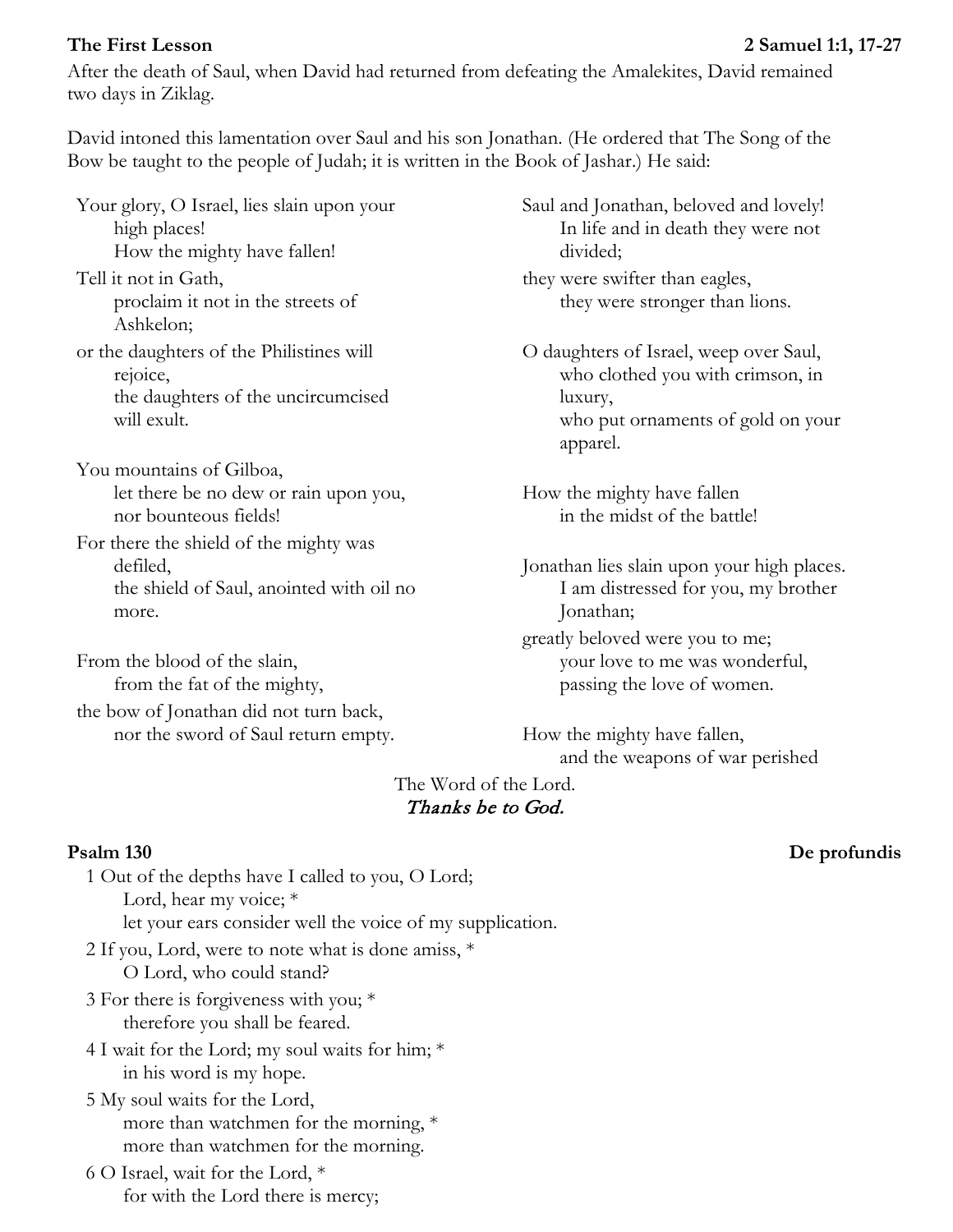7 With him there is plenteous redemption, \* and he shall redeem Israel from all their sins.

# **The Epistle Reading 2 Corinthians 8:7-15**

As you excel in everything-- in faith, in speech, in knowledge, in utmost eagerness, and in our love for you-- so we want you to excel also in this generous undertaking.

I do not say this as a command, but I am testing the genuineness of your love against the earnestness of others. For you know the generous act of our Lord Jesus Christ, that though he was rich, yet for your sakes he became poor, so that by his poverty you might become rich. And in this matter I am giving my advice: it is appropriate for you who began last year not only to do something but even to desire to do something-- now finish doing it, so that your eagerness may be matched by completing it according to your means. For if the eagerness is there, the gift is acceptable according to what one has-- not according to what one does not have. I do not mean that there should be relief for others and pressure on you, but it is a question of a fair balance between your present abundance and their need, so that their abundance may be for your need, in order that there may be a fair balance. As it is written,

"The one who had much did not have too much, and the one who had little did not have too little."

# The Word of the Lord. Thanks be to God.

# **\*The Gospel Reading Mark 5:21-43**

# The Holy Gospel of our Lord Jesus Christ according to . Glory to you, Lord Christ.

When Jesus had crossed again in the boat to the other side, a great crowd gathered around him; and he was by the sea. Then one of the leaders of the synagogue named Jairus came and, when he saw him, fell at his feet and begged him repeatedly, "My little daughter is at the point of death. Come and lay your hands on her, so that she may be made well, and live." So he went with him.

And a large crowd followed him and pressed in on him. Now there was a woman who had been suffering from hemorrhages for twelve years. She had endured much under many physicians, and had spent all that she had; and she was no better, but rather grew worse. She had heard about Jesus, and came up behind him in the crowd and touched his cloak, for she said, "If I but touch his clothes, I will be made well." Immediately her hemorrhage stopped; and she felt in her body that she was healed of her disease. Immediately aware that power had gone forth from him, Jesus turned about in the crowd and said, "Who touched my clothes?" And his disciples said to him, "You see the crowd pressing in on you; how can you say, 'Who touched me?'" He looked all around to see who had done it. But the woman, knowing what had happened to her, came in fear and trembling, fell down before him, and told him the whole truth. He said to her, "Daughter, your faith has made you well; go in peace, and be healed of your disease."

While he was still speaking, some people came from the leader's house to say, "Your daughter is dead. Why trouble the teacher any further?" But overhearing what they said, Jesus said to the leader of the synagogue, "Do not fear, only believe." He allowed no one to follow him except Peter, James,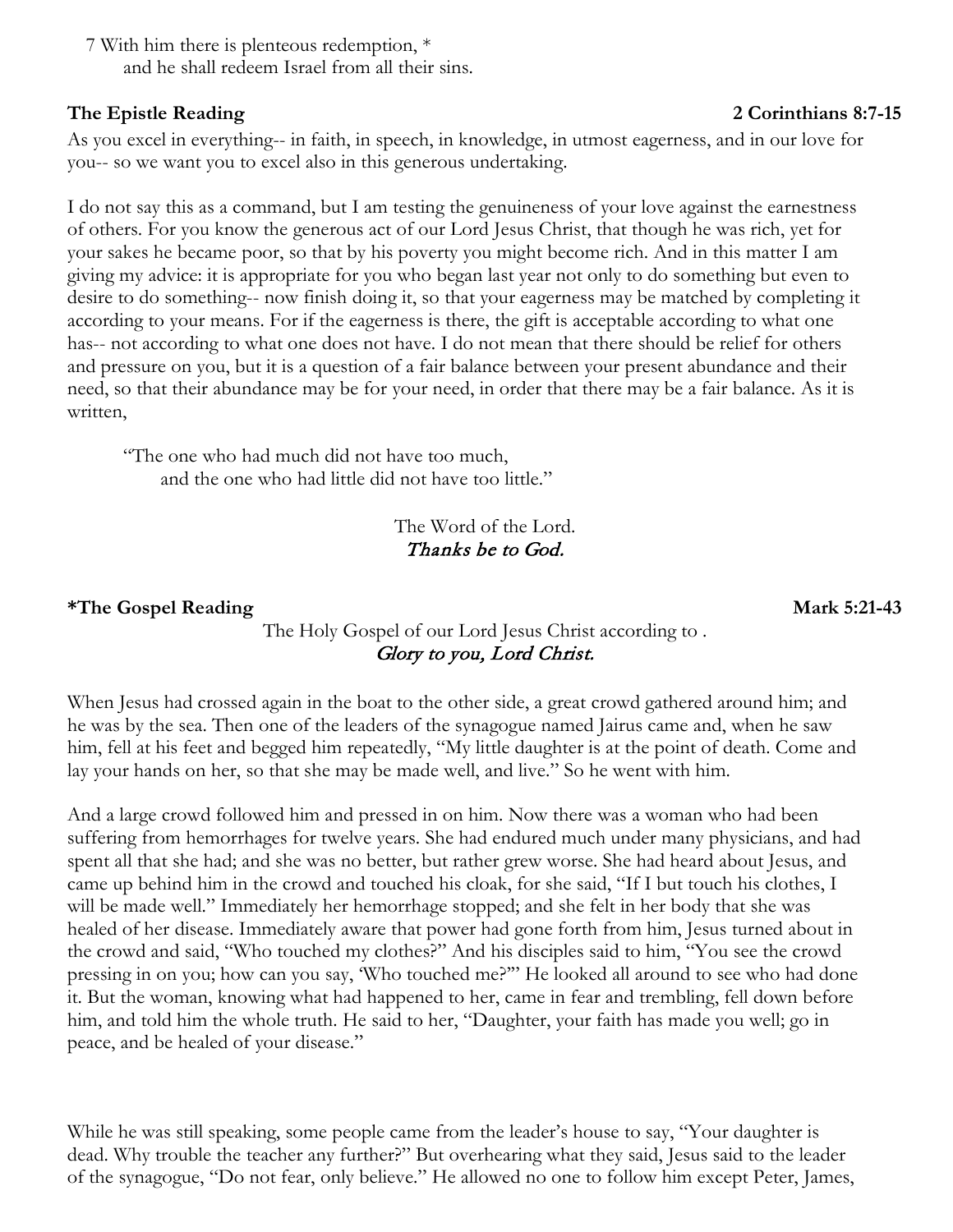and John, the brother of James. When they came to the house of the leader of the synagogue, he saw a commotion, people weeping and wailing loudly. When he had entered, he said to them, "Why do you make a commotion and weep? The child is not dead but sleeping." And they laughed at him. Then he put them all outside, and took the child's father and mother and those who were with him, and went in where the child was. He took her by the hand and said to her, "Talitha cum," which means, "Little girl, get up!" And immediately the girl got up and began to walk about (she was twelve years of age). At this they were overcome with amazement. He strictly ordered them that no one should know this, and told them to give her something to eat.

# The Gospel of the Lord. Praise to you, Lord Christ.

# **\*The Nicene Creed**

We believe in one God, the Father, the Almighty, maker of heaven and earth, of all that is, seen and unseen.

We believe in one Lord, Jesus Christ, the only Son of God, eternally begotten of the Father, God from God, Light from Light, true God from true God, begotten, not made, of one Being with the Father. Through him all things were made. For us and for our salvation he came down from heaven: by the power of the Holy Spirit he became incarnate from the Virgin Mary, and was made man. For our sake he was crucified under Pontius Pilate; he suffered death and was buried.

in accordance with the Scriptures; he ascended into heaven and is seated at the right hand of the Father. He will come again in glory to judge the living and the dead, and his kingdom will have no end. We believe in the Holy Spirit, the Lord, the giver of life, who proceeds from the Father and the Son. With the Father and the Son he is worshiped and glorified. He has spoken through the Prophets. We believe in one holy catholic and apostolic Church. We acknowledge one baptism for the forgiveness of sins. We look for the resurrection of the dead, and the life of the world to come. Amen.

On the third day he rose again

# **\*The Prayers of the People**

We offer our prayers this day, knowing that we have been joined together in unity of spirit through the teachings of the apostles and prophets. We respond to each petition by saying, "Lord, hear our prayer."

+ For the gift of gratitude that sets our hearts on the path to thanksgiving, and moves us to give generously for the relief of others; let us pray to the Lord. *Lord, hear our prayer.*

+ For doctors, nurses, and all who work in medical facilities, nursing homes and care centers, that the healing Christ may work through them to bring physical, spiritual, and emotional relief to others; let us pray to the Lord.

# **The Sermon The Rev. Megan Castellan**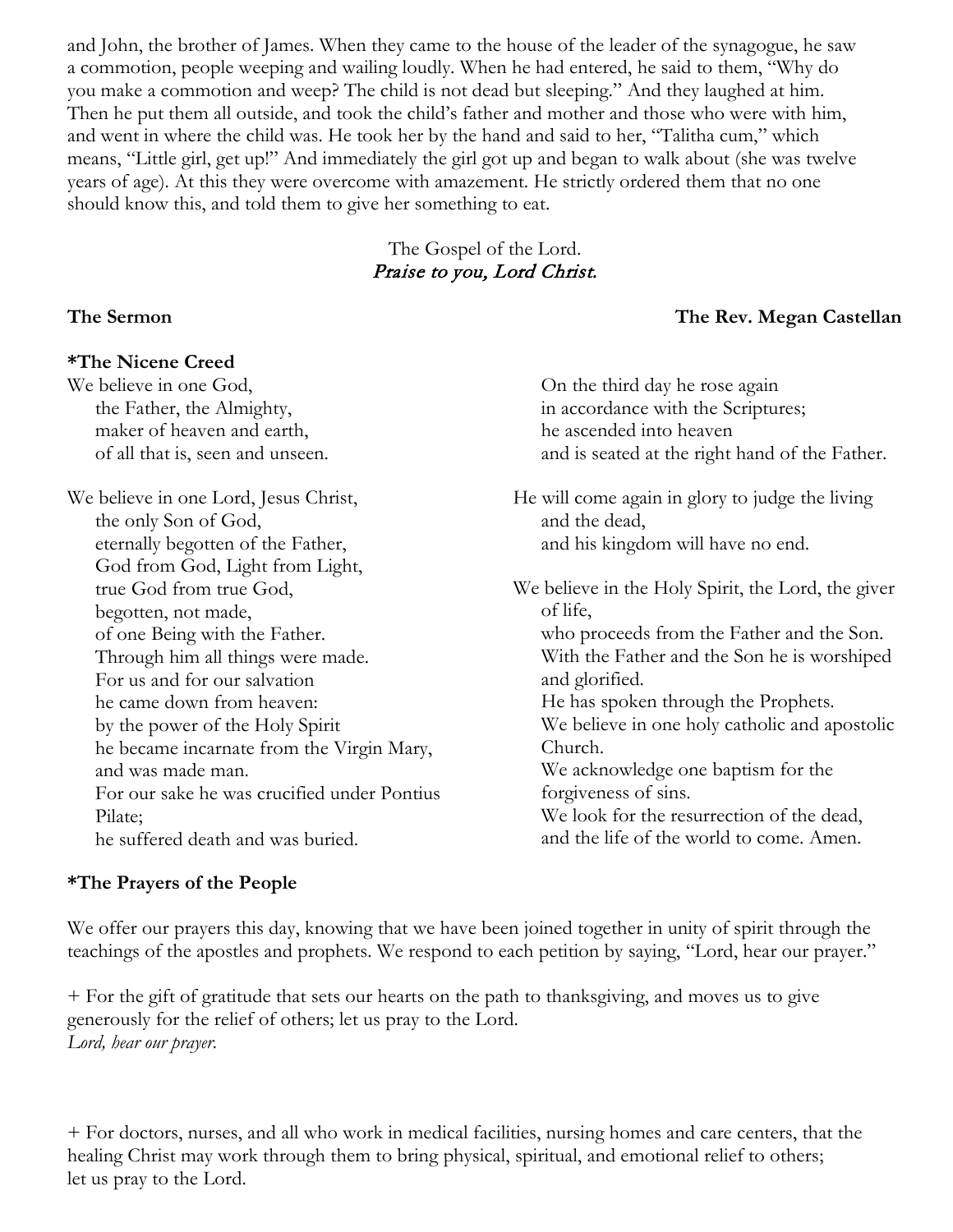### *Lord, hear our prayer.*

+ For Megan, our priest, and for all who serve God in this sacred order, that we may honor their calling and support their sacramental ministry and leadership in the Church; let us pray to the Lord. *Lord, hear our prayer.*

+ For honesty in government, that our leaders may make decisions for the good of the people and not for personal or political gain; let us pray to the Lord. *Lord, hear our prayer.*

+ For our environment, that we may be wise stewards of God's creation; let us pray to the Lord. *Lord, hear our prayer.*

+ For those who are dying to the present age, and have put their trust in the life to come, that they may be comforted by the embrace of Jesus, in whom life eternal has been won; let us pray to the Lord. *Lord, hear our prayer.*

We continue our prayers in the certain hope of the resurrection from the dead, and in the restoration of all creation.

For the special needs and concerns of this congregation, and especially for:

| Theodore | Wes    | Mary      | Skip   | Shirley |
|----------|--------|-----------|--------|---------|
| Dhara    | Susan  | James     | Hattye | Donald  |
| Lorraine | Joan   | $\int ay$ | Elaine | Susan   |
| Loraine  | lean   | Terry     | Pat    |         |
| Lucy     | James  | Alan      | erry   |         |
| Carol    | Laura  | Sara      | Cecil  |         |
| Kathryn  | Martha | Suzy      | Edith  |         |

For those celebrating the anniversary of their birth this week: St. John Faulkner, Ted Clark

# **Confession of Sin**

Let us confess our sins against God and our neighbor.

*Most merciful God, we confess that we have sinned against you in thought, word, and deed, by what we have done, and by what we have left undone. We have not loved you with our whole heart; we have not loved our neighbors as ourselves. We are truly sorry and we humbly repent. For the sake of your Son Jesus Christ, have mercy on us and forgive us; that we may delight in your will, and walk in your ways, to the glory of your Name. Amen.*

Almighty God have mercy on you, forgive you all your sins through our Lord Jesus Christ, strengthen you in all goodness, and by the power of the Holy Spirit keep you in eternal life. *Amen.*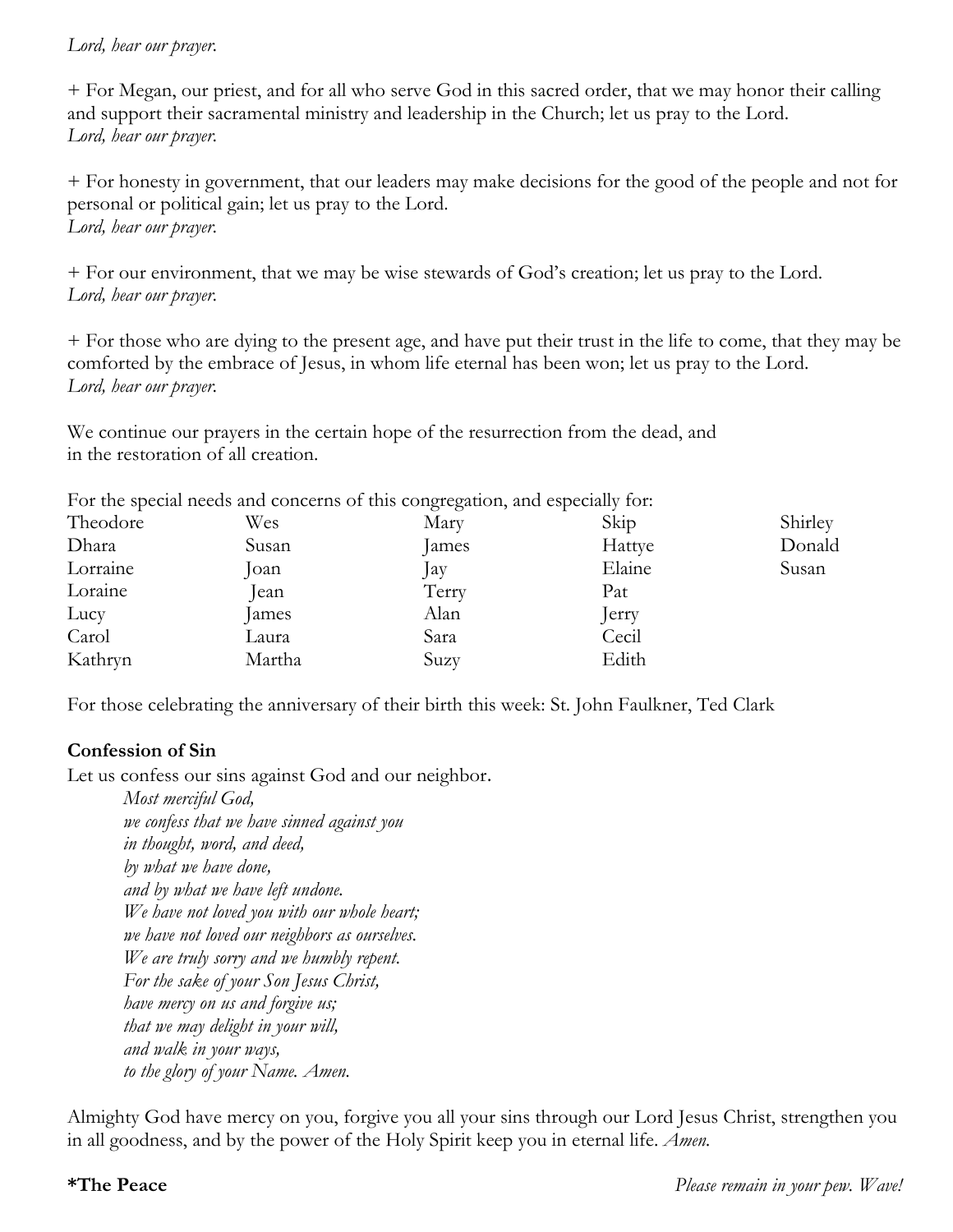The peace of the Lord be always with you. *And also with you.*

### **Announcements & Welcome**

# **Offertory Sentence**

**\*Offertory Hymn** Thou, who at thy first Eucharist didst pray (*Song 1*) **Hymnal # 315** St. John's Cyber Choir

**\*The Great Thanksgiving** Expanded Language Prayer A

**Celebrant:** The Lord be with you. **People**: And also with you **Celebrant:** Lift up your hearts **People:** We lift them to the Lord **Celebrant:** Let us give thanks to the Lord our God. **People:** It is right to give our thanks and praise.

**Celebrant**: *continuing:* Therefore we praise you, joining our voices with Angels and Archangels and with all the company of heaven, who forever sing this hymn to proclaim the glory of your Name:

# **Holy, holy, holy (Sanctus) Hymnal # S-130**

Holy, Holy, Holy Lord, God of power and might, heaven and earth are full of your glory. Hosanna in the highest. Blessed is he who comes in the name of the Lord. Hosanna in the highest

Holy and gracious God: In your infinite love you made us for yourself; And when we had fallen into sin And became subject to evil and death, you, in your mercy, Sent Jesus Christ, Your only and eternal Son, To share our human nature, To live and die as one of us, To reconcile us to you, The God and maker of all.

Jesus stretched out his arms upon the cross, And offered himself, in obedience to your will, A perfect sacrifice for the whole world.

On the night he was handed over to suffering and death, Our Savior Jesus Christ took bread; And when he had given thanks to you, He broke it, and gave it to his disciples, and said, "Take, eat: This is my Body, which is given for you. Do this for the remembrance of me."

After supper, Jesus took the cup of wine; And when he had given thanks, He gave it to them, and said "Drink this, all of you: This is my Blood of the New Covenant, Which is shed for you and for many For the forgiveness of sins. Whenever you drink it, do this for the remembrance of me."

Therefore, we proclaim the mystery of faith:

**Christ has died Christ is risen Christ will come again.**

We celebrate the memorial of our redemption, Almighty God, In this sacrifice of praise and thanksgiving.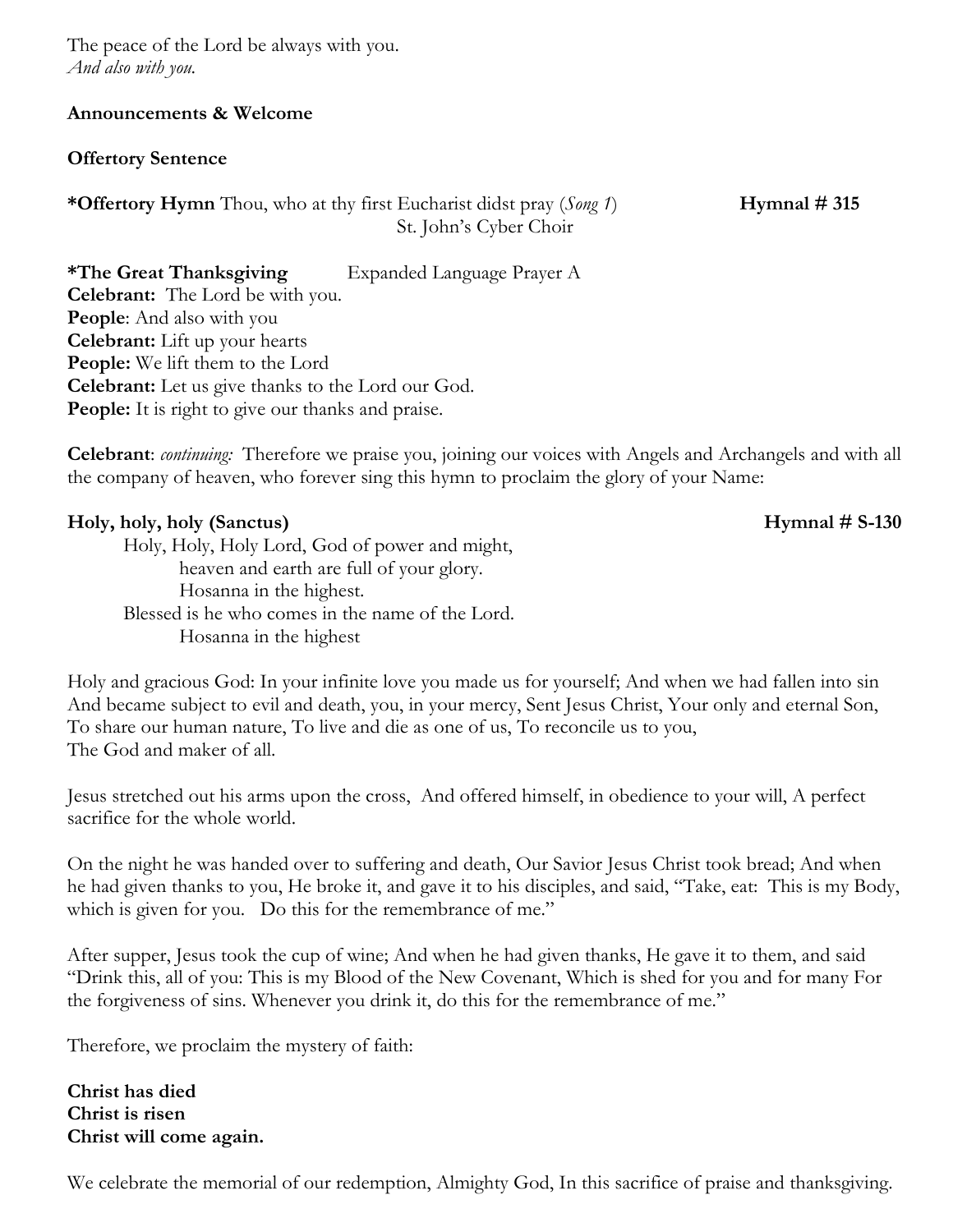Recalling Christ's death, resurrection, and ascension, We offer you these gifts.

Sanctify them by your Holy Spirit To be for your people The Body and Blood of your Son, The holy food and drink of new and unending life in Christ.

Sanctify us also That we may faithfully receive this holy Sacrament, And serve you in unity, constancy, and peace; And at the last day, bring us with All your saints into the joy of your eternal kingdom.

All this we ask through Jesus Christ our Savior. By Christ, and with Christ, and in Christ, In the unity of the Holy Spirit All honor and glory is yours, Almighty God, Now and forever. **Amen.**

**The Lord's Prayer**

**Fraction**

**Lamb of God (**Agnus Dei**) Hymnal # S-164**

# **The Communion of the People**

*All people are invited to the Lord's Table. Eucharist will be distributed in the form of the bread with wine available for intincture. Please come forward in a single line in the center aisle, to receive. Wait to remove your mask until you return to your seat, and then replace it after consuming the Sacrament.* 

# **Post Communion Prayer**

Eternal God, heavenly Father, you have graciously accepted us as living members of your Son our Savior Jesus Christ, and you have fed us with spiritual food in the Sacrament of his Body and Blood. Send us now into the world in peace, and grant us strength and courage to love and serve you with gladness and singleness of heart; through Christ our Lord. Amen.

# **Blessing**

**\*Hymn** The church's one foundation (*Aurelia*) **Hymnal # 525 omit vs. 4**

**Dismissal**

**Postlude** *In dir ist Freude -* J. S. Bach (1685-1750) In thee is gladness amidst all sadness, Jesus, sunshine of my heart.

**Liturgical Ministers** Dale Johnson, Jennifer Johnson, Gwen Freeman

*Altar flowers are in memory of Alice Comstock by Richard Comstock*

**Please note! The 10:30 am service will move to 10 am for July & August, starting next Sunday.**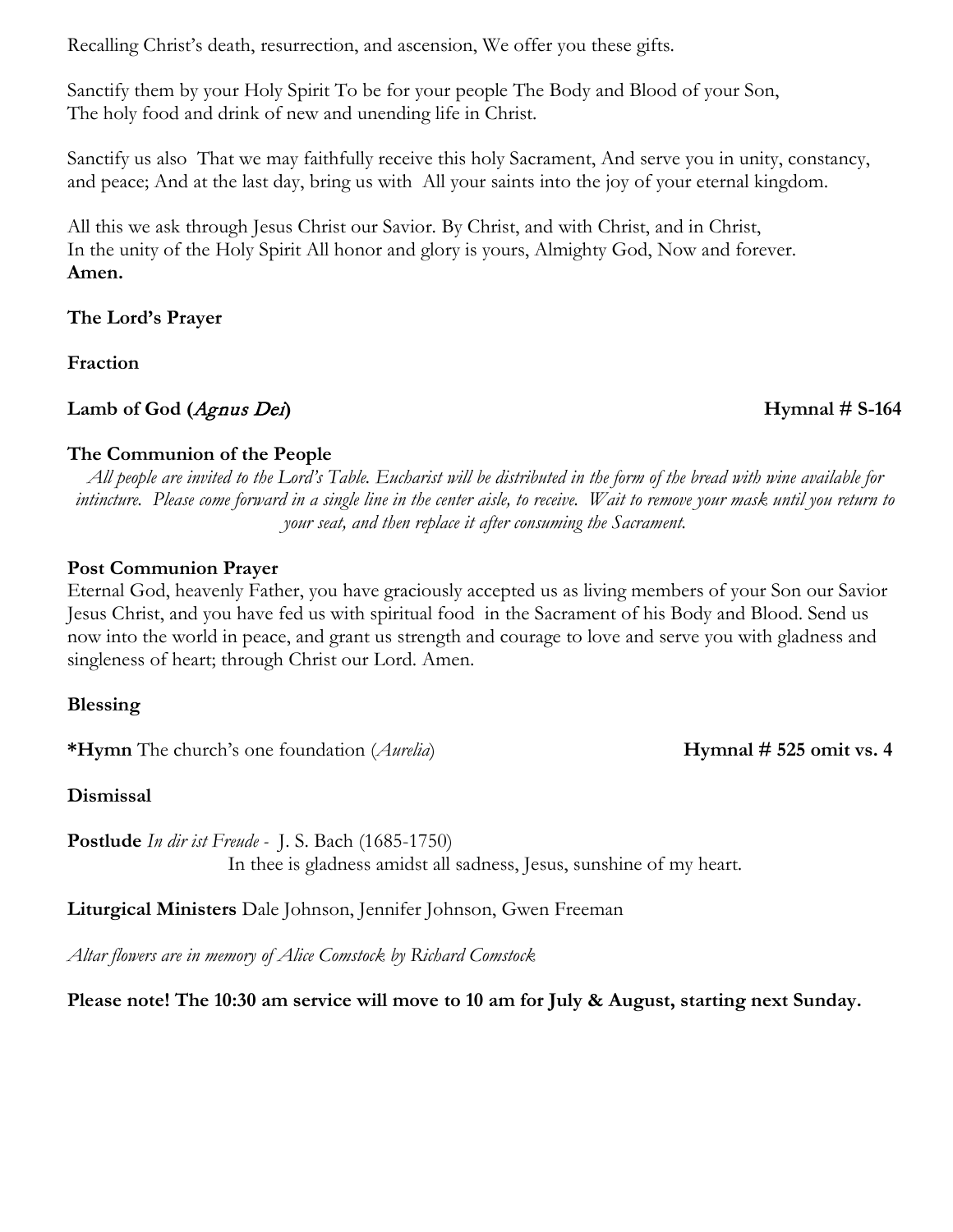$\hat{A}$ 



The Hymnal 1982, Copyright © 1985 by The Church Pension Fund. Used by permission. OneLicense # A-724223. All rights reserved.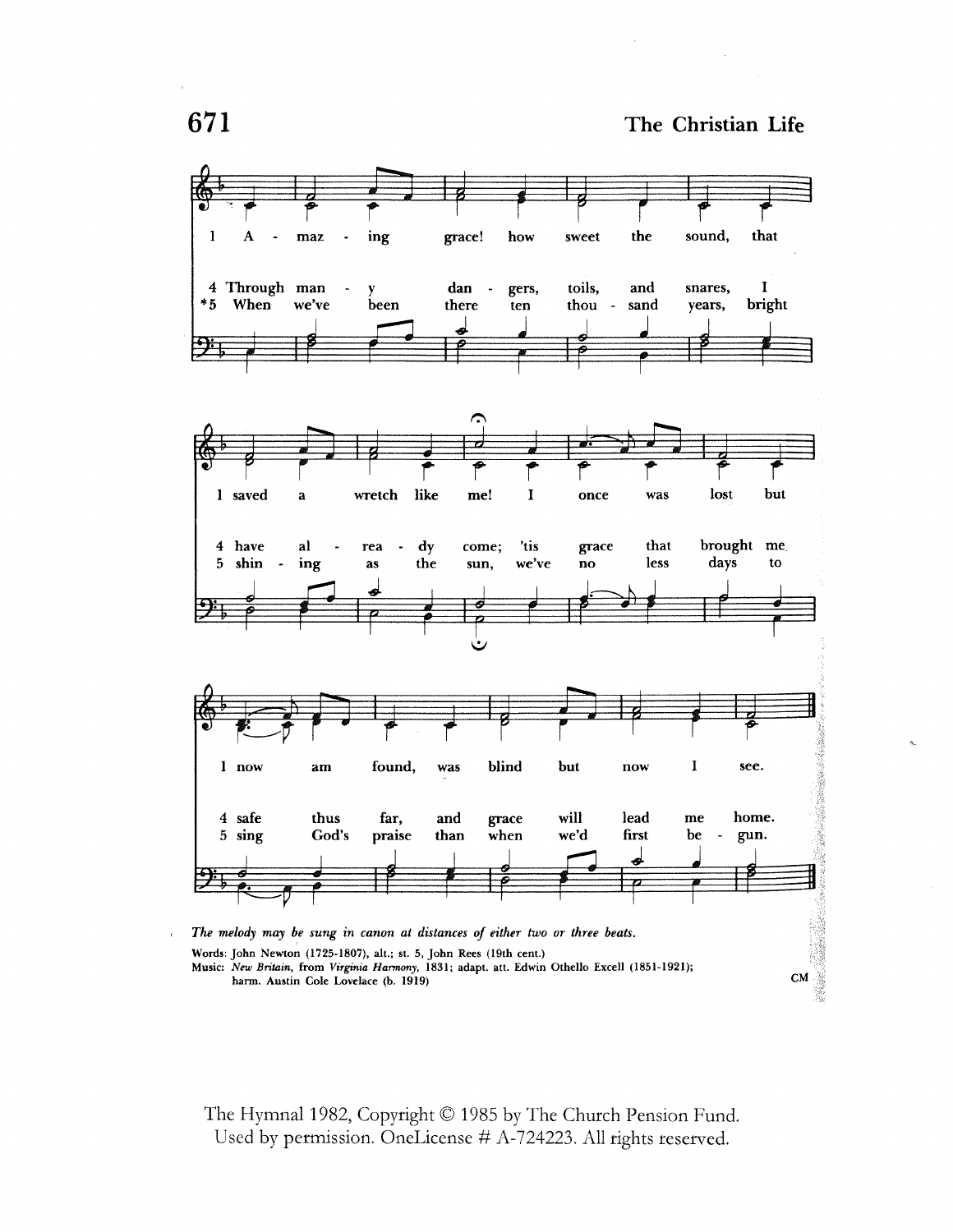

The Hymnal 1982, Copyright C 1985 by The Church Pension Fund. Used by permission. OneLicense # A-724223. All rights reserved.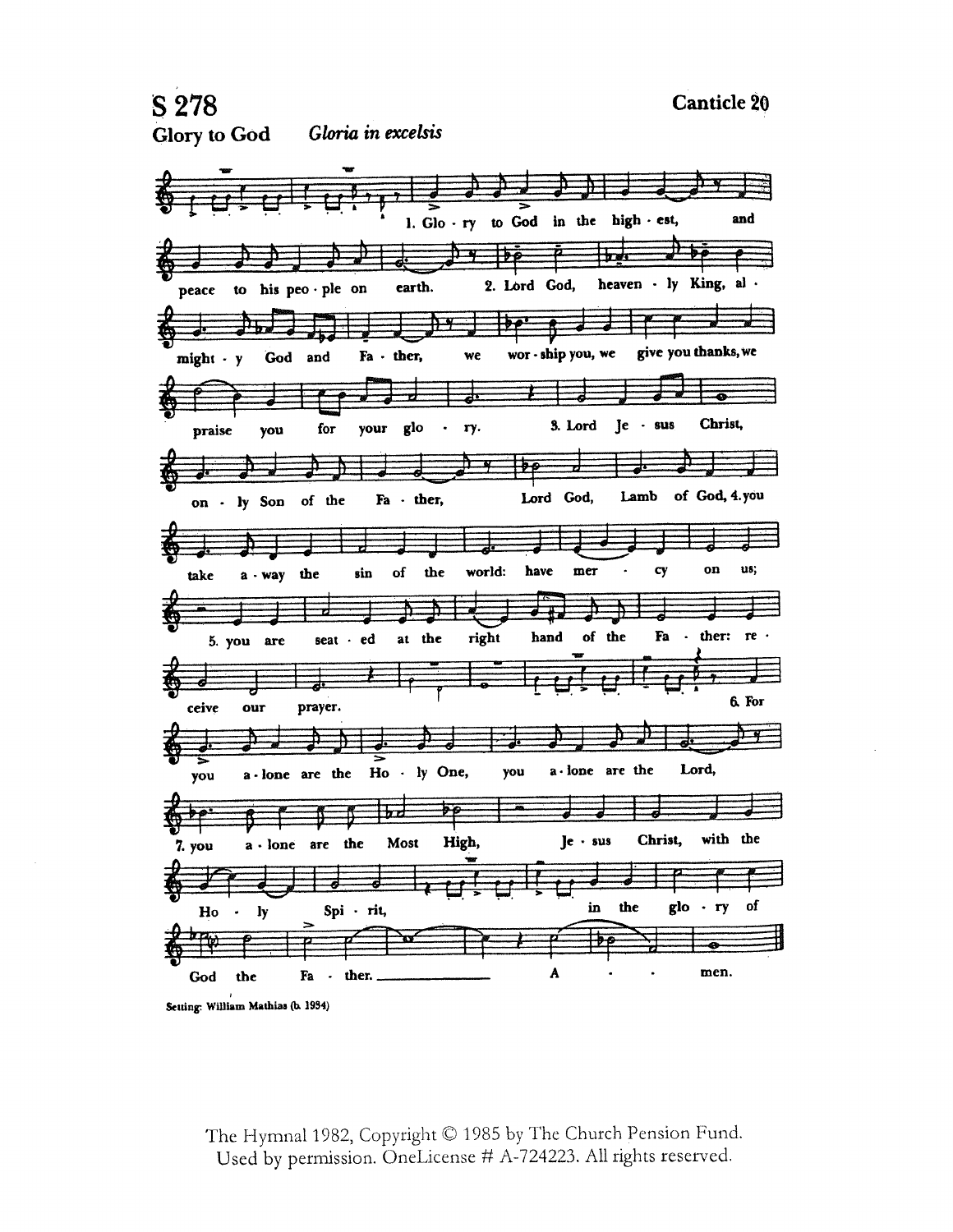### **SANCIUS**



Music: Deutsche Messe, Franz Schubert, 1797-1828; adapt. by Richard Proulx, © 1985, 1989, GIA Publications, Inc.

 $\ddot{\phantom{0}}$ 

**AGNUS DEI** have mer-cy on Je - sus, Lamb of God, us. Je - sus, Bear - er of our sins, have mer - cy on us. world, sus, Re-deem - er, Re - deem - er of the  $Je$  us your peace. us your peace, give

Music: Deutsche Messe, Franz Schubert, 1797-1828, adapt. by Richard Proulx, © 1985, 1989, GIA Publications, Inc.

give

Used by permission. OneLicense # A-724223. All rights reserved.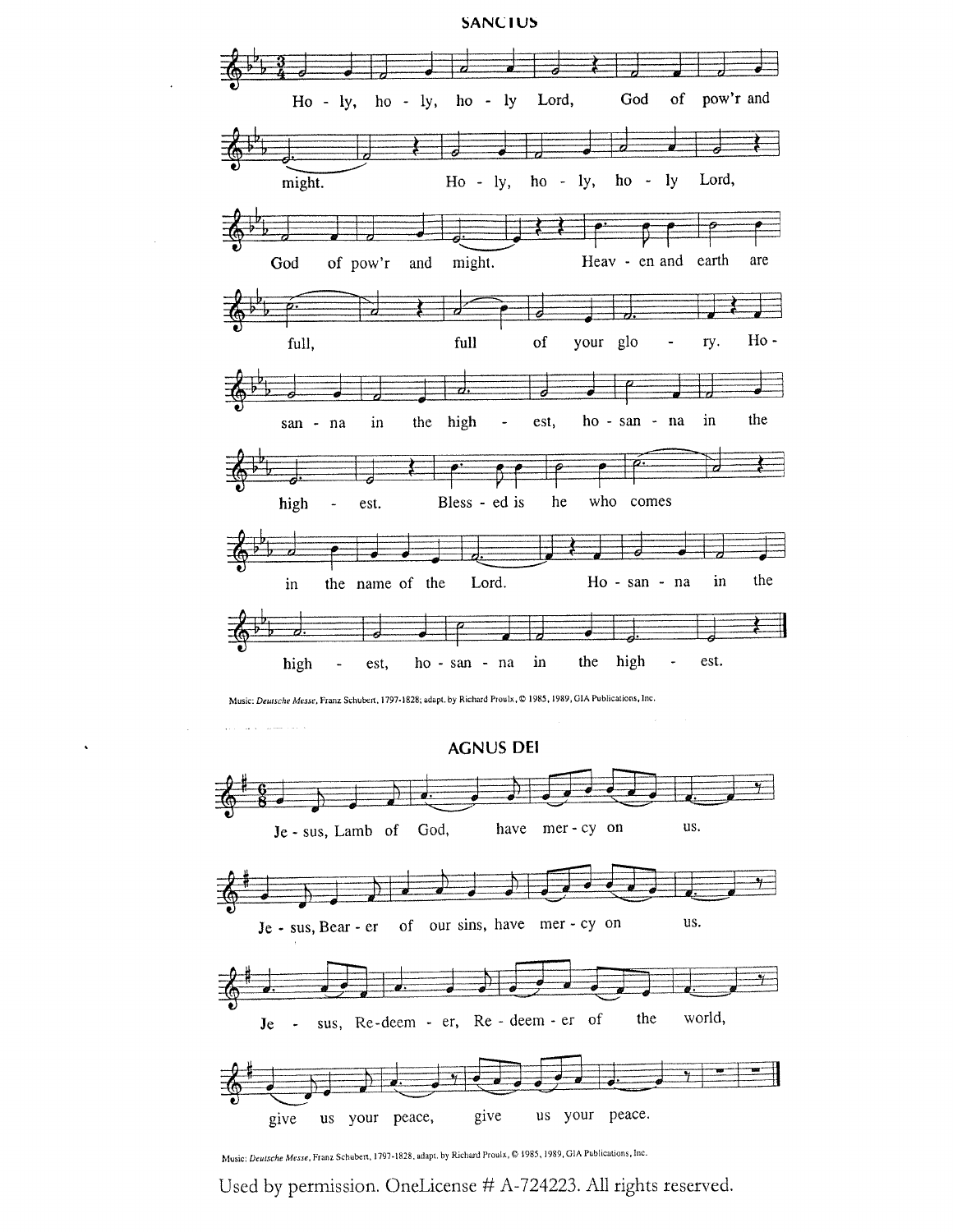**Holy Eucharist** 



The Hymnal 1982, Copyright  $\copyright$  1985 by The Church Pension Fund. Used by permission. One<br>License  $\#$  A-724223. All rights reserved.

Words: William Harry Turton (1856-1938)<br>Music: *Song 1*, melody and bass Orlando Gibbons (1583-1625);<br>Music: *Song 1*, melody and bass Orlando Gibbons (1583-1625);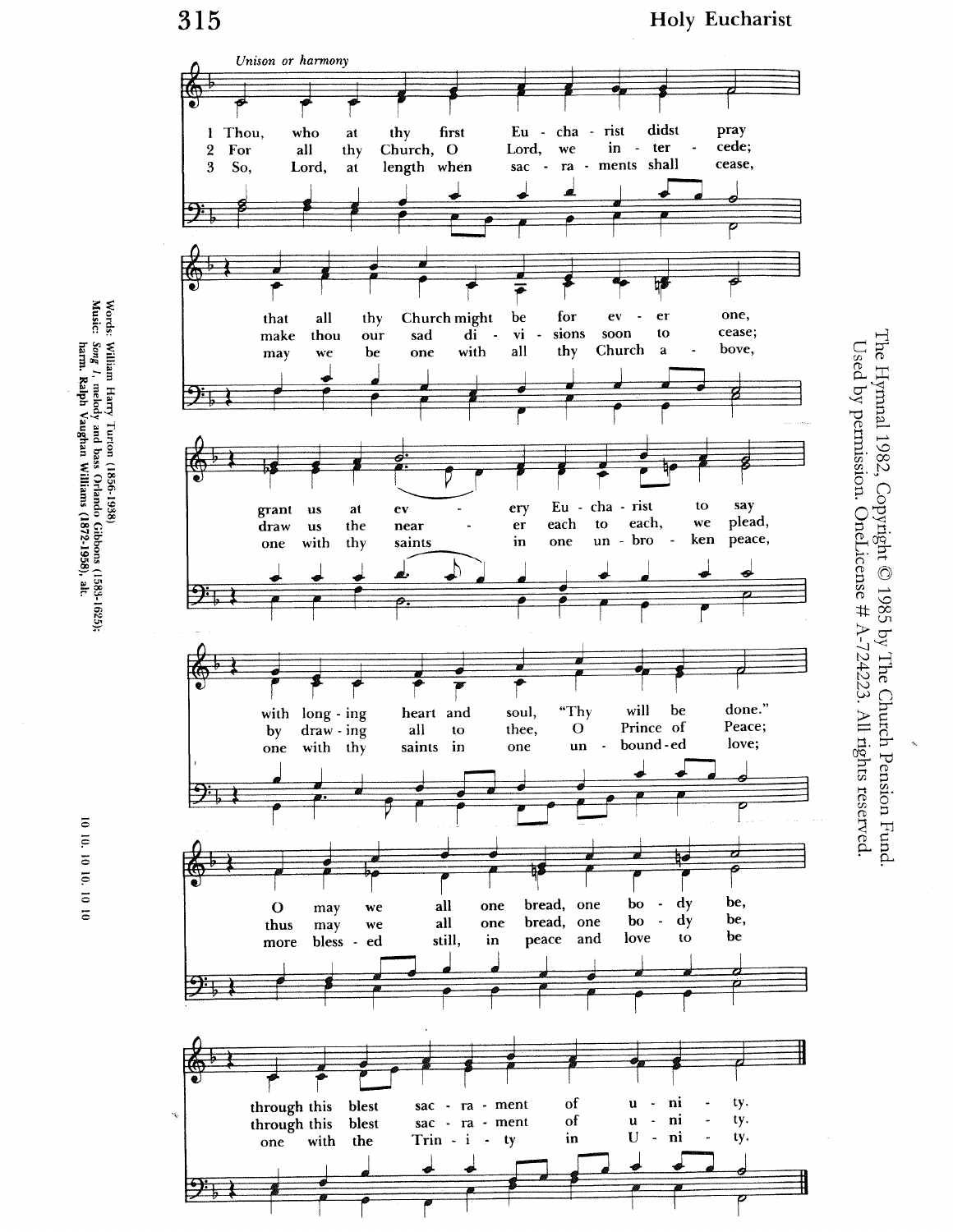The Church



The Hymnal 1982, Copyright © 1985 by The Church Pension Fund. Used by permission. OneLicense # A-724223. All rights reserved.

525